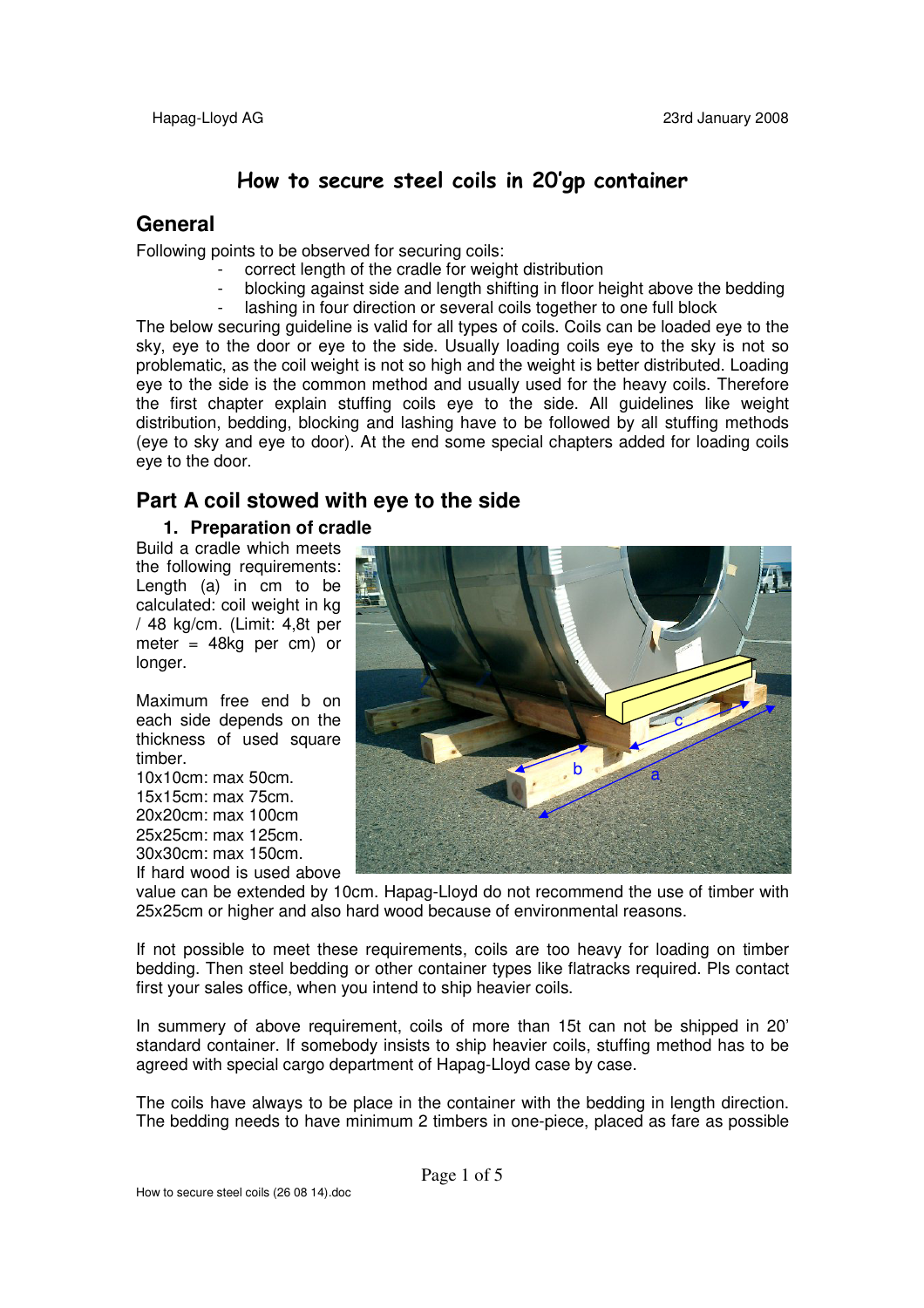to the outward position, close to the container side walls. Additional beddings below the middle of the coils are not a requirement from the container owner, but can be added.

Example1: coil weight: 7650kg, c=65cm Result: a=160cm, b= (160-65cm)/2=48cm square .timber 160x10x10cm possible.

Example2: coil weight: 9960kg, c=75cm Result: a=208cm, b= (208-75cm)/2=67cm square .timber 210x15x15cm possible.

#### **2. Position inside the container**

A single coil should be placed in the middle in length and athwart direction inside the container. When two coils are loaded in the container, it should be avoided to place both together in the middle. Place one as far as possible to the end wall and the other as close as possible to the door side. The space to door and end wall required for blocking and securing shall of course remain.

#### **3. Blocking**

Task of the blocking is to prevent sliding of coils in length and athwart direction. It needs to be taken in account, that the door can **not** take any force and the container walls are very soft. Thus the blocking is to be spread over a large surface and in the lowest possible height.

Blocking to the side: Timber (a) already there from the cradle, see chapter 2. Then two pieces (b) to be placed between (c) and (a), with a distance in between as wide as possible. To keep all pieces (b) and (c) in the same height, min. 4 pieces supports (d) to be placed below and nailed together. It is important that (b) do not touch the containers side wall.





d d d Game patter to be done on the other side.

Blocking in length direction to be placed against athwart timber (e) on which the coil rest.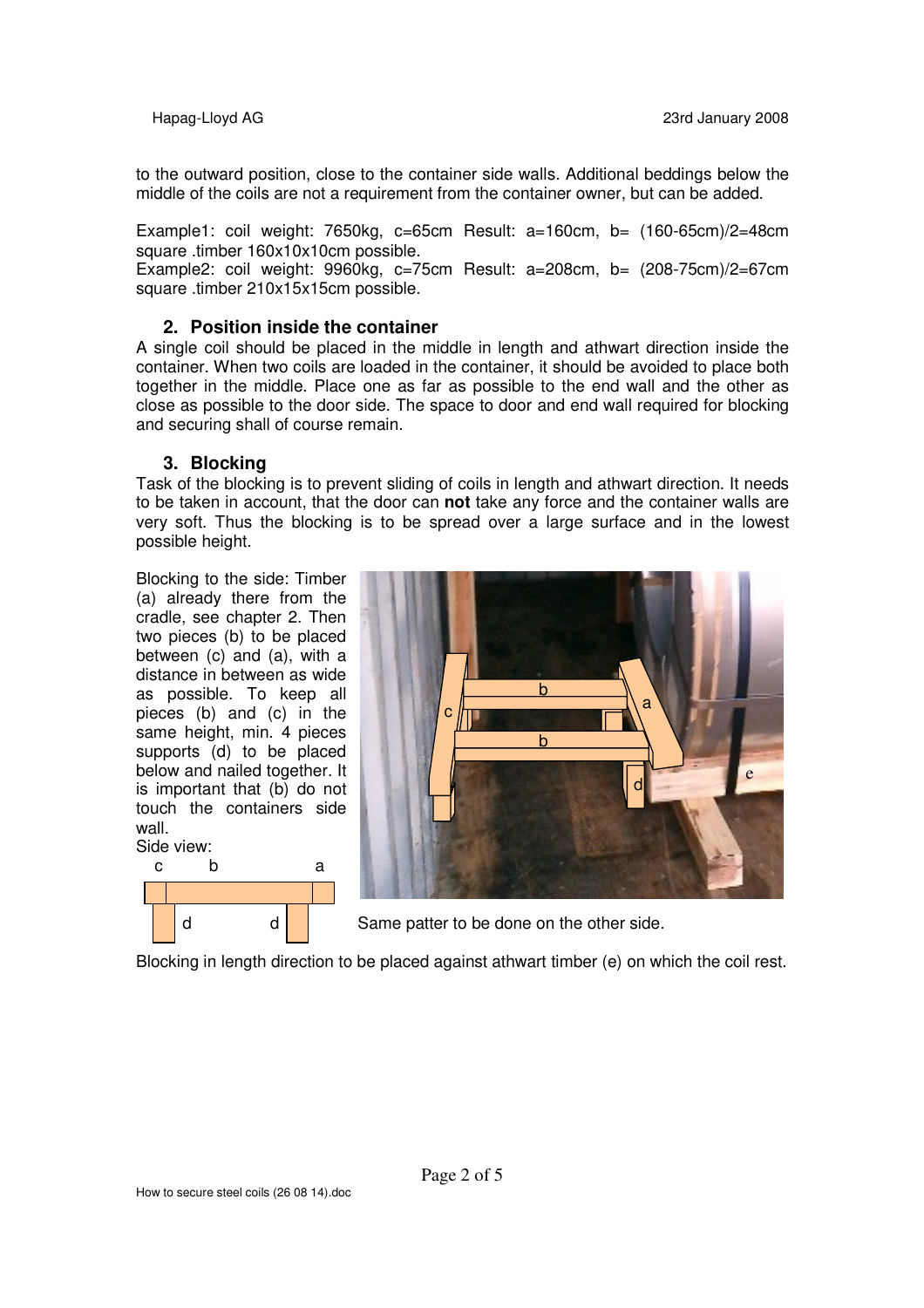

Both pieces (f) need to be placed between (e) and (g), all in the same height. Best to lay pieces (f) on the bedding and put the timber (g) on top of supports (h) with the same height as the bedding. Square timber (g) to be set with its ends into the corrugated side walls of the container.

Blocking between 2 coils simple to be done with two pieces (f) between (e) of each coil. Blocking to end wall of the container can be done with (g) fixed into the corrugated side walls or touching the end wall over the full width, same pattern as blocking to the side (c).

There are special requirements for rail shipment. A stronger blocking in length direction is required by the rail companies. To place a timber  $(q)$  in between the corrugated sidewalls is not accepted. Therefore the blocking is to be set against the corner posts and end wall of the container and into the recess of the corner post at the door side.





Picture left side shows example of blocking lengthwise with use of the recess in corner post at door side.

Finally we can say that blocking is possible without nailing to the container floor and any wedges. Nails can be used to keep the wood constructions together, but no forces should be brought to the nails. Also the wedges can be used as bedding of the coil, but not for blocking.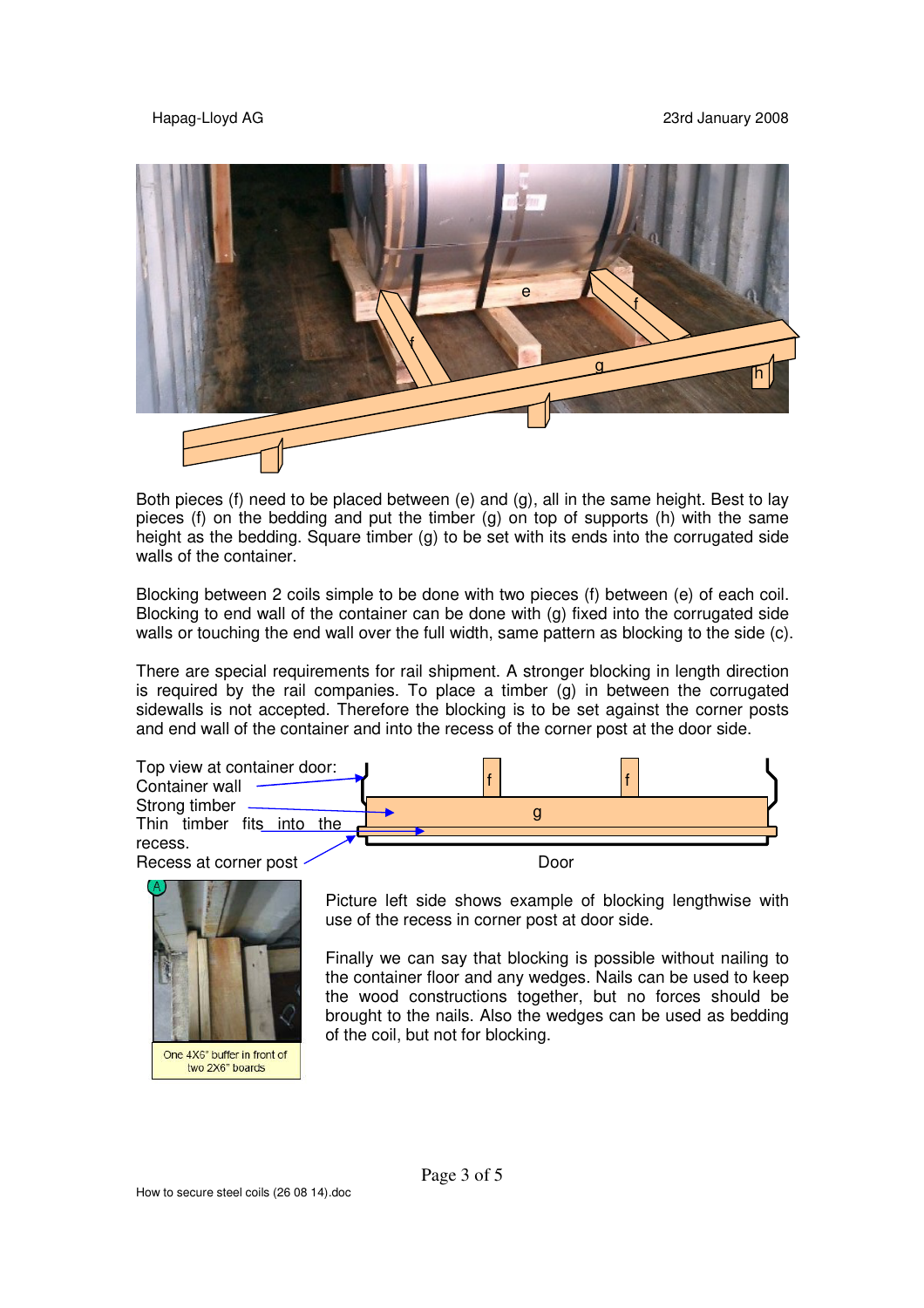### **4. Lashing**

Aim of the lashing is to secure against tipping. The height on which the lashing is fixed to the coil is usually below the middle. Therefore it is only workable when the coils are blocked in floor height as well. The lashing of each coil needs to be done by 4 lashings. Each starts and ends on the same point. As lashing material can be used best steel straps, but also nylon belts with edge protections or steel wires.





As the lashing eyes of a container can take only 1-2t, the strength of lashing material need not more than 2t.



### **5. Example**

Here you can see one picture of good securing a steel coil with eye to the side.

For heavy, high and thin steel coils it is useful to add a blocking to the side wall in a higher position.